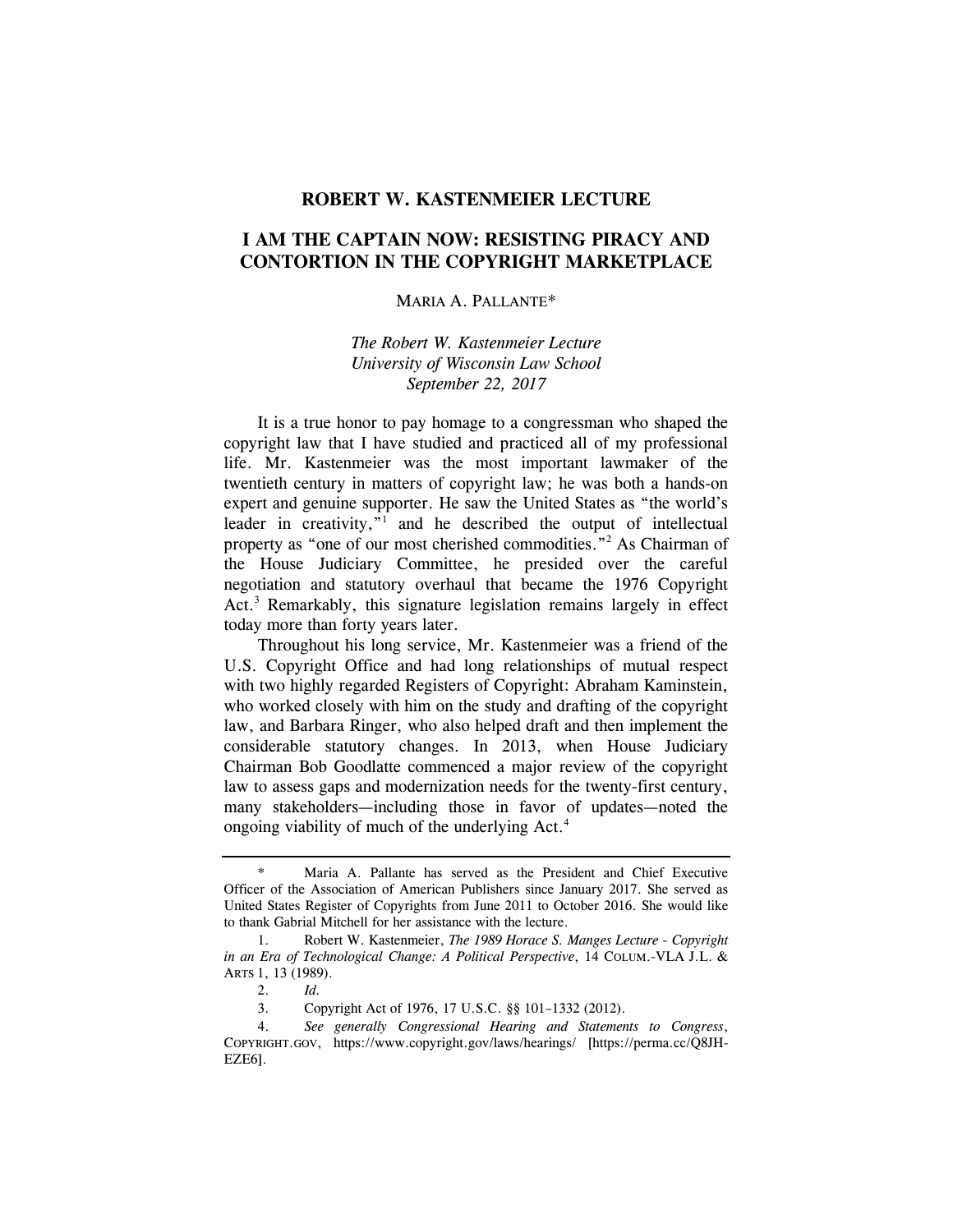I had the honor of corresponding with Mr. Kastenmeier briefly towards the end of his life. He was interested in current copyright issues and sent me his personal, inscribed copy of some of the legislative history from the 1976 hearings, a thoughtful and inspiring gift that bears witness to the pace and process of public service and yet captures only one of the many areas of law that he touched while in Congress.

In my remarks today, I would like to revisit two copyright issues that were well known to Chairman Kastenmeier, but which have some new urgency as applied to digital copies: piracy and the first sale doctrine. Piracy is a timely topic because, in its modern incarnation, the problem is more damaging, demoralizing, and sophisticated than ever before. Piracy is a business model devoted to breaking the law. But not infrequently, pirates will attract a chorus of support from those who want proprietary content to be free and devoid of restrictions on the internet. $5$ 

The doctrine of first sale is equally critical to the viability of online commerce. This doctrine (which functions as a statutory limitation on the exclusive rights of authors, publishers, and other copyright owners and a defense against infringement) has an important role in the copyright marketplace with respect to the sale or other transfer of copyrighted works that are embodied in material objects.<sup>6</sup> As codified, the first sale defense prescribes whether and when the owner of a particular copy or phonorecord may sell or otherwise dispose of the possession of that copy or phonorecord without the copyright owner's consent.7 For example, it permits a person who lawfully purchases a paperback book to resell or donate that tangible copy to a secondhand store, and permits the store to further resell the same tangible copy, dog-eared pages and all. The first sale doctrine derives from property law and the right to sell one's lawfully owned chattels.<sup>8</sup> The plain meaning of the statute makes clear that it is not a defense to unauthorized copying or the transfer of digital works.

Lately, however, litigants have been testing the statutory construction of first sale, putting it through damaging contortions that would, if successful, permit downstream entrants to circumvent the copyright owner and distribute digital copies working from as little as

<sup>5.</sup> *See* discussion *infra* pp. 660–62.

<sup>6.</sup> *See* U.S. COPYRIGHT OFFICE, DCMA SECTION 104 REPORT 19 (2001), https://www.copyright.gov/reports/studies/dmca/sec-104-report-vol-1.pdf

<sup>[</sup>https://perma.cc/W8NG-MAZ5] [hereinafter DCMA REPORT]; *Capitol Records, LLC v. Redigi Inc.*, 934 F. Supp. 2d 640, 655 (S.D.N.Y. 2013).

 <sup>7. 17</sup> U.S.C. § 109 (2012).

<sup>8.</sup> *See generally* DCMA REPORT, *supra* note 6, at vii.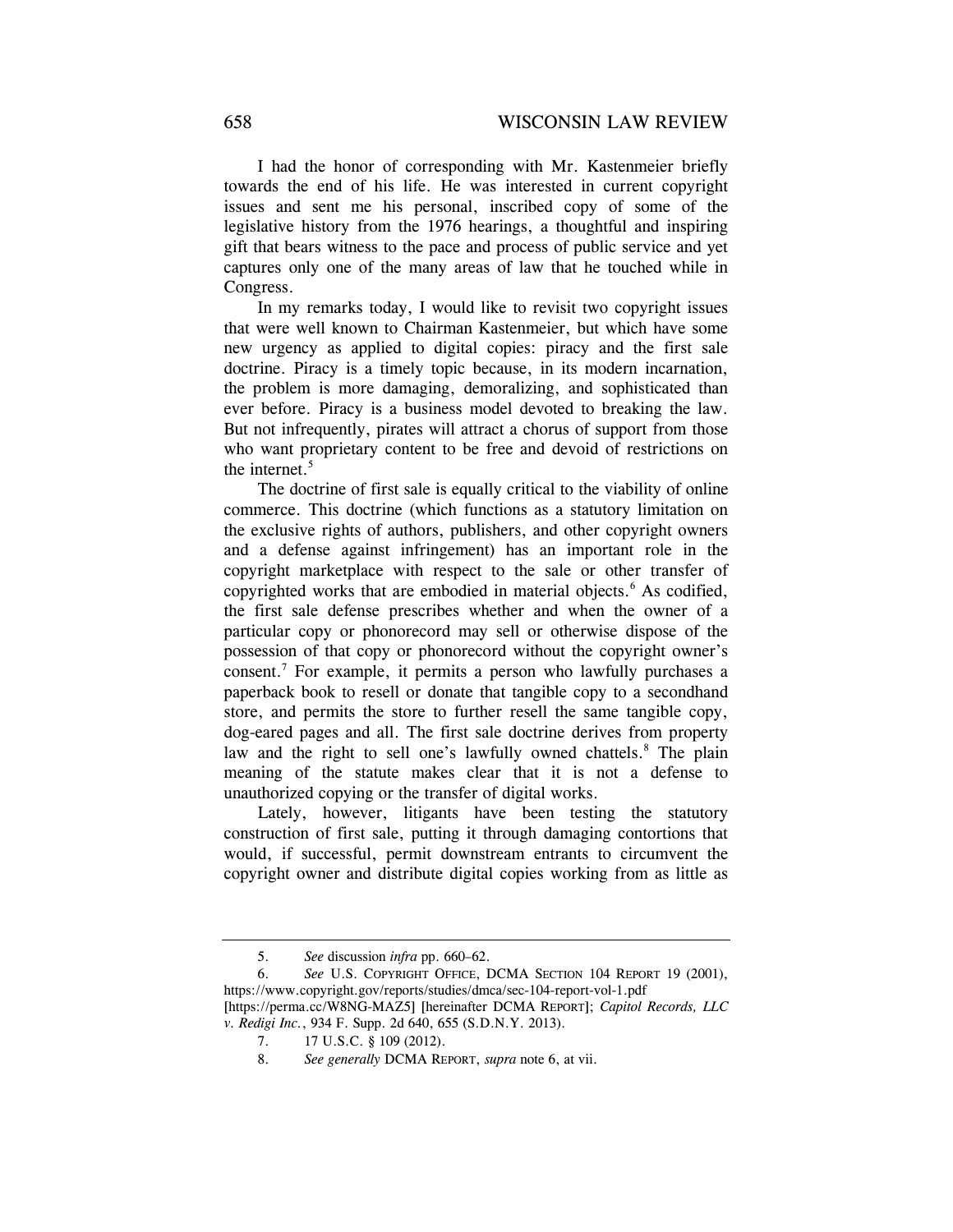one purchased book or set of files.<sup>9</sup> As Congress has long understood, such a result would turn the value chain on its head and undermine the balance of the law; it would destroy the exclusive rights, investments, and future markets of the authors and their licensed partners.

Nonetheless, in copyright litigation, strategies that employ patience and resolve have been known to work, because the story of copyright law is about the relationship between content and technology, a relationship that never stands still and sometimes puts courts in a difficult position. As one example, despite the objections of authors and publishers from around the world, the Second Circuit found that the systematic digitization of millions of books by Google to be transformative when used to empower a search engine.<sup>10</sup> The concept of transformative use is not in the statute; judges, not lawmakers, crafted it. But as the litigation slowly percolated, the reproduction of books, although spectacular in scale, became difficult to imagine separately from the popularity and utility of the search in which it was deployed, at least as far as the court was concerned.<sup>11</sup>

Similarly, in the Sony Betamax case years earlier, the Supreme Court overturned the Ninth Circuit (albeit in a 5-4 decision), stating that the consumer-friendly VCR was not infringing on balance, because despite its infringing capacity, it was also capable of a substantial noninfringing purpose.<sup>12</sup> Although there is more to Sony Betamax than the fair use determination, the point is that by the time the case was resolved, the practice of taping and time-shifting TV shows had become popular and well established.

We will talk further about marketplace tensions, but first let us return to pirates. If you are familiar with the 2013 film, "Captain Phillips," you know it is a story of actual pirates, not from the days of Blackbeard but from present day Somalia.<sup>13</sup> The film, nominated for six Academy Awards, is based on a book that presents the true story of raggedy outlaws who hijacked an American container ship off the Horn of Africa.14 Although they are disorganized, the pirates assault the crew, disrupt the commercial voyage, and wreak havoc on the rule of law.

 12. *See Sony Corp. of Am. v. Universal City Studios, Inc.*, 464 U.S. 417 (1984).

 <sup>9.</sup> *See* discussion *infra* pp. 664–66.

 <sup>10.</sup> *Authors Guild v. Google, Inc.*, 804 F.3d 202, 229 (2d Cir. 2015).

 <sup>11.</sup> *See generally id.* at 219–25.

 <sup>13.</sup> CAPTAIN PHILLIPS (Sony Pictures 2013).

 <sup>14.</sup> Nominees by Film 2014, ACADEMY OF MOTION PICTURE ARTS AND SCIENCES, https://www.oscars.org/oscars/ceremonies/2014/C?qt-honorees=1#blockquicktabs-honorees [https://perma.cc/4BZ7-96DE].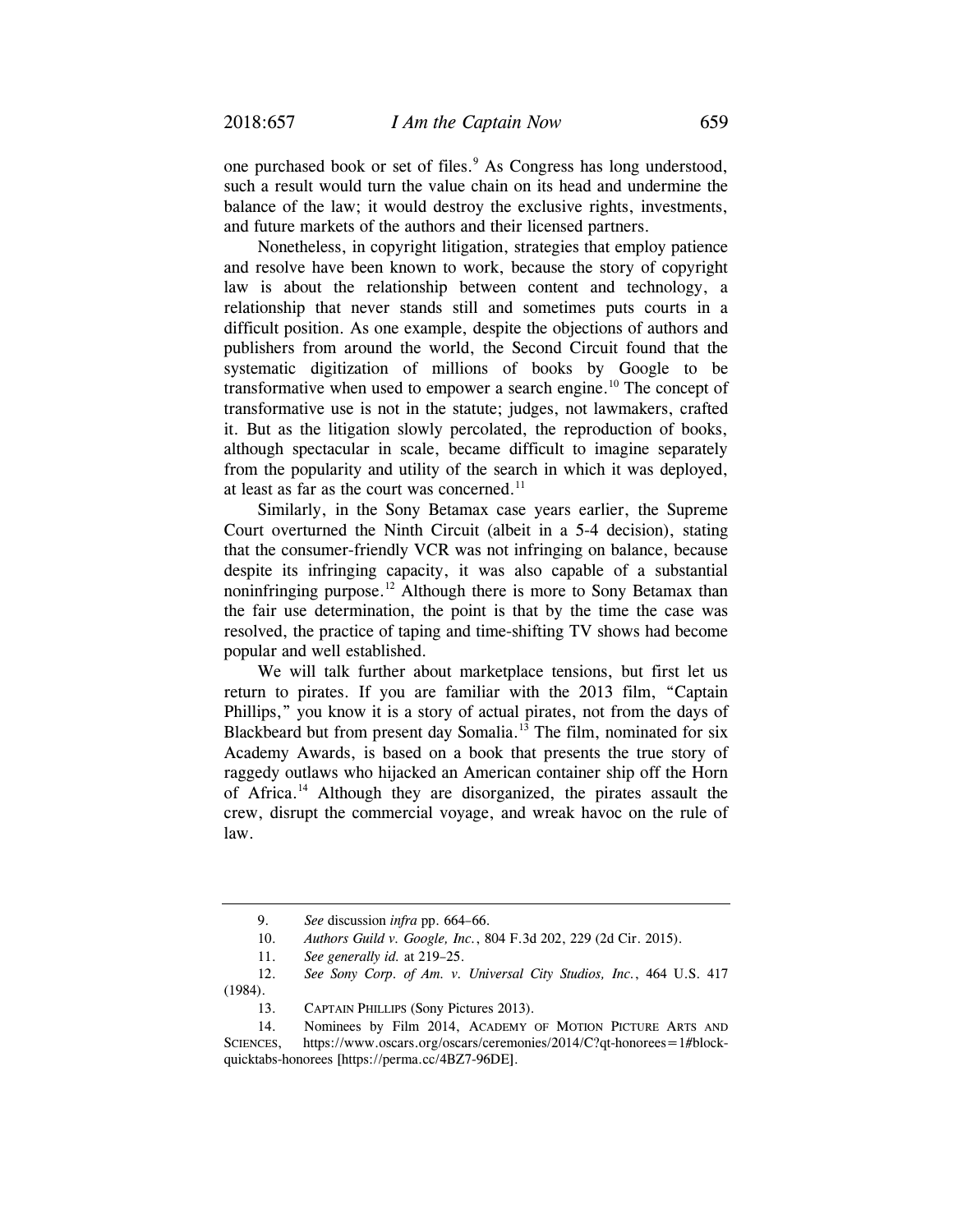Phillips is played by Tom Hanks and, as he tells the crew, the pirates are not there to fish.<sup>15</sup> In one of the most mesmerizing scenes, the film captures the complex and contradictory appeal of the intruders who are projected as both criminals and underdogs, at least initially. "Hey! Look at me. Look at me," says the lead pirate as he fixates on Tom Hanks. "*I* am the captain now."<sup>16</sup>

It can feel this way in the world of copyright at times. Indeed, sometimes persons who dedicate themselves to the piracy and plunder of other people's intellectual property emerge from the shadows with misguided but passionate fan followings. As larger than life personalities go, you may remember Kim Dotcom (Schmitz), the German internet entrepreneur who became the nemesis of the music and movie industries when, over a period of seven years, he founded and operated a file hosting service called Megaupload, which is what it sounds like. $17$ 

At the height of the service, he had already made millions from other tech businesses and led a lavish lifestyle that included flashy cars, yacht parties, and bombastic envoys into politics.<sup>18</sup> He was in every way a large figure and to this day he has supporters. "Look at me. Look at me," would fit him well.

But, as should come as no surprise for a crime as multi-faceted as piracy, Kim Dotcom was accused by the U.S. Department of Justice of not only criminal copyright infringement, but also money laundering, racketeering, and wire fraud.<sup>19</sup> He proceeded to hide from authorities in New Zealand and is now fighting the possibility of extradition.<sup>20</sup> He

 <sup>15.</sup> CAPTAIN PHILLIPS, *supra* note 13.

 <sup>16.</sup> *Id.*

 <sup>17.</sup> *See* Complaint at 1–2, *Twentieth Century Fox Film Co. v. Megaupload.com*, No. 14-CV-00362 (E.D. Va. Apr. 7, 2014).

 <sup>18.</sup> Charles Graeber, *Inside the Mansion—and Mind—of the Net's Most Wanted Man*, WIRED (Oct. 18, 2012, 6:30 AM), https://www.wired.com/2012/10/ffkim-dotcom/ [https://perma.cc/EF7C-6FMT].

 <sup>19.</sup> Press Release, Dep't of Justice, Justice Department Charges Leaders of Megaupload with Widespread Online Copyright Infringement (Jan. 19, 2012), https://archives.fbi.gov/archives/news/pressrel/press-releases/justice-department-

charges-leaders-of-megaupload-with-widespread-online-copyright-infringement

<sup>[</sup>https://perma.cc/G9DV-2VD5] ("Seven individuals and two corporations have been charged in the United States with running an international organized criminal enterprise allegedly responsible for massive worldwide online piracy of numerous types of copyrighted works through Megaupload.com and other related sites, generating more than \$175 million in criminal proceeds and causing more than half a billion dollars in harm to copyright owners . . . .").

 <sup>20.</sup> As of July 2018, the New Zealand Court of Appeal upheld the decision that Kim Dotcom can be extradited to the United States for prosecution on criminal copyright infringement and related charges. Charlotte Graham-McLay, *Internet Renegade Kim Dotcom Loses Appeal on Extradition to U.S.*, N.Y. TIMES (July 5,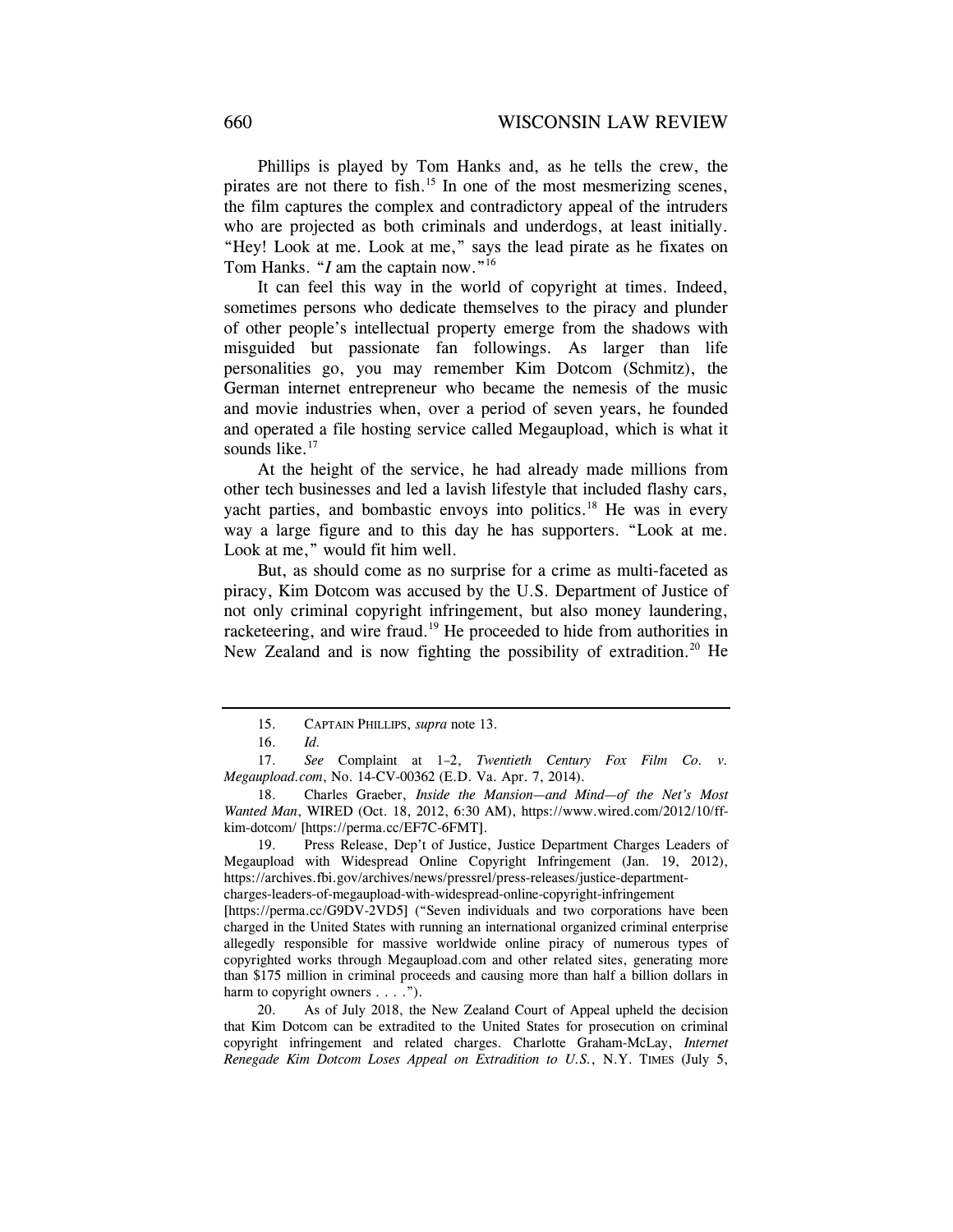continues to maintain that he is a legitimate businessman who has been demonized by Hollywood, and continues to enjoy support, if not for his pirate activity per se, then for his ancillary position that one or more governments involved in investigating him engaged in the broader crime of illegal domestic surveillance.<sup>21</sup> But this support does not extend to the U.S. legal system. The Supreme Court recently rejected Dotcom's challenge to the government's seizure of assets, leaving in place a lower court's ruling that the U.S. government could seize up to \$40 million of Dotcom's "treasure" from his illegal exploits.<sup>22</sup>

It is an important fact, however, that not all pirates look or act like Kim Dotcom or are motivated by money. Just recently, the U.S. District Court for the Southern District of New York entered a default judgment and \$15 million in damages against a willful infringement operation known as Sci-Hub, powered by servers in Russia.23 Elsevier, the global publisher of scientific, technical, and medical information instituted the action,<sup>24</sup> but many publishers were affected.<sup>25</sup>

The lead pirate is a woman named Alexandra Elbakyan, who reportedly started Sci-Hub as a twenty-two-year-old graduate student in Kazakhstan.<sup>26</sup> At the direction of Elbakyan and her ring of partners,

 22. Greg Stohr, *Supreme Court Rejects Kim Dotcom's Appeal*, BLOOMBERG (Oct. 2, 2017, 8:32 AM), https://www.bloomberg.com/news/articles/2017-10-02/kimdotcom-rejected-by-u-s-supreme-court-on-40-million-seizure.

 23. *Elsevier Inc. v. Sci-Hub*, No. 15-cv-4282, 2017 WL 3868800, at \*2 (S.D.N.Y. June 21, 2017).

 24. *See* Jyllian Kemsley, *Lawsuits Progress Against Sci-Hub*, C&EN (July 3, 2017), https://cen.acs.org/articles/95/i27/Lawsuits-progress-against-Sci-Hub.html [https://perma.cc/H4TZ-BMD5].

[https://perma.cc/6C5B-HRFS].

 26. Michael S. Rosenwald, *This Student Put 50 Million Stolen Research Articles Online. And They're Free*, WASH. POST (Mar. 30, 2016), https://www.washingtonpost.com/local/this-student-put-50-million-stolen-researcharticles-online-and-theyre-free/2016/03/30/7714ffb4-eaf7-11e5-b0fd-

073d5930a7b7\_story.html?utm\_term=.d4fa6d4e5801 [https://perma.cc/HRZ8-BQ75].

<sup>2018),</sup> https://www.nytimes.com/2018/07/05/world/asia/kim-dotcom-loses-appealextradition.html [https://perma.cc/8258-JU8G].

 <sup>21.</sup> *See* Courtney Bostdorff, *United States Department of Justice: Drop All Charges Against Kim Dotcom*, CHANGE.ORG, https://www.change.org/p/united-statesdepartment-of-justice-drop-all-charges-against-kim-dotcom (last visited Oct. 4, 2018) [https://perma.cc/JRQ5-A428]; John Bowden, *NSA Unlawfully Surveilled Kim Dotcom in New Zealand: Report*, THE HILL (Aug. 1, 2017, 10:42 AM), http://thehill.com/policy/cybersecurity/344742-nsa-unlawfully-surveiled-kim-dotcomin-new-zealand [https://perma.cc/J6FN-9YEE].

 <sup>25.</sup> The American Chemical Society, a highly-regarded non-profit organization, also filed suit against Sci-Hub in June of 2017 in the Eastern District of Virginia. Complaint at 1, 20, *Am. Chem. Soc'y v. Sci-Hub*, No. 1:17-cv-00726-LMB-JFA (June 23, 2017). In November of the same year, the court entered a default judgment in favor of ACS. Order, *Am. Chem. Soc'y v. John Does 1-99*, No. 1:17-cv-00726-LMB-JFA (Nov. 3, 2017), https://regmedia.co.uk/2017/11/07/sci\_hub\_block\_order\_short.pdf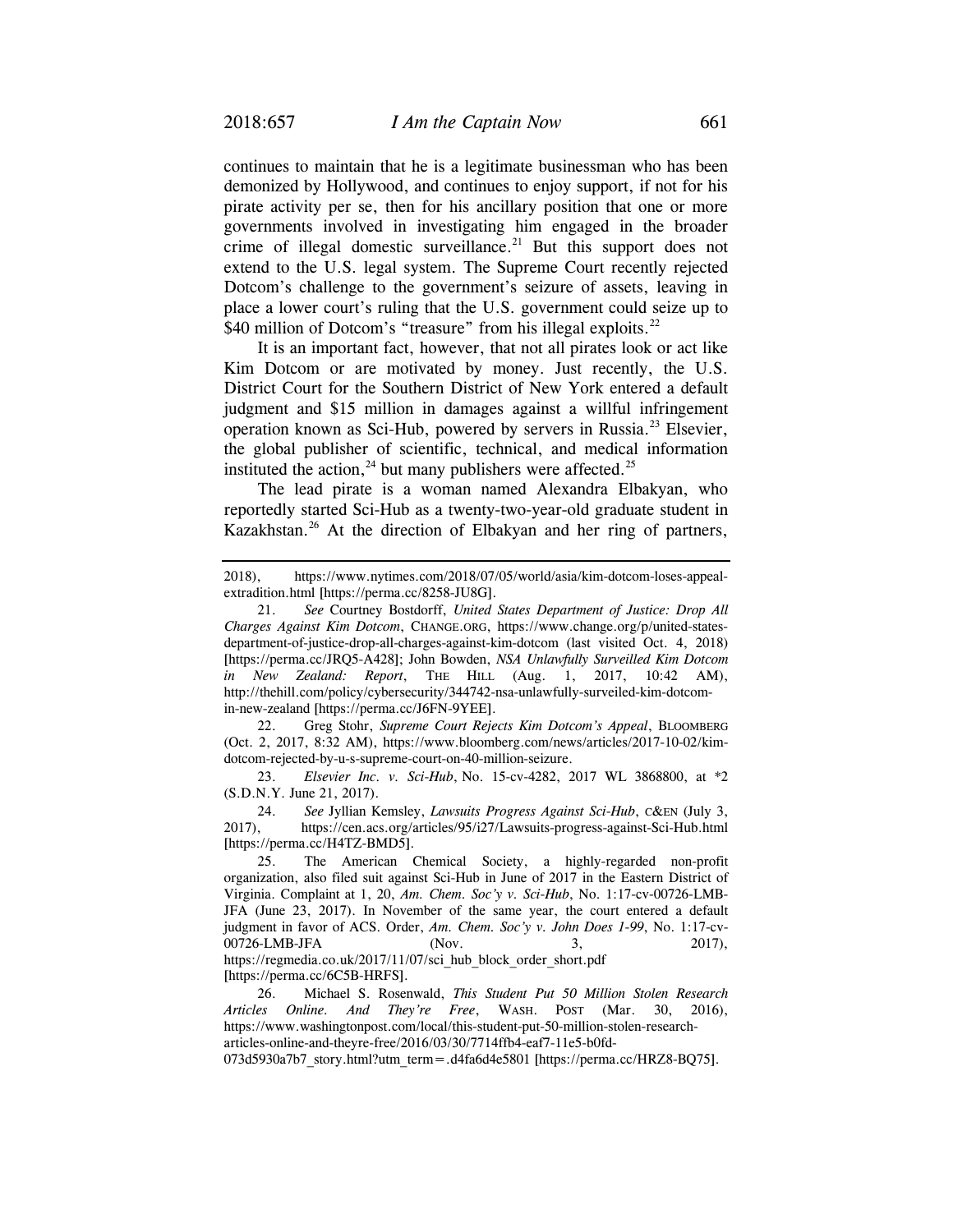Sci-Hub has amassed more than fifty million scholarly articles and related documents protected by copyright using a combination of tactics.<sup>27</sup> These include third-party uploads, some unfortunately from university faculty that are bound by copyright licenses, as well as phishing, spoofing, and other methods that hijack log-in credentials and lure users to the pirate portal.<sup>28</sup> It is unlikely that damages will be collected, but the decision is a straightforward rejection of willful infringement and puts everyone on notice that supporting or doing business with Sci-Hub amounts to aiding an outlaw.

Elbakyan has suggested she wreaks chaos on the rule of law because she objects to the copyright fees of publishers.<sup>29</sup> Copyright fees are part of the business transaction between those who own the rights to content and those who wish to use it; they are central to authorship, access and delivery. As an alternative and as applicable, users are also free to assert fair use or other exceptions and limitations within the bounds of the law, but such details are not nearly as dramatic. To her fan base and anyone who will listen, Elbakyan has effectively stated in no uncertain terms that she "is the Captain now."

Piracy is commonly understood to violate the copyright owner's reproduction right, but it is particularly damaging to the distribution right, which has been central to U.S. law from the earliest days of our copyright system. As Justice Ginsburg opined in the 2012 case of Golan v. Holder,<sup>30</sup> it is clear that publication and dissemination were very much on the minds of our Framers.<sup>31</sup> In other words, publication is not a condition of copyright, but it is most certainly part of the constitutional bargain and public benefit of incentivizing authors and creativity.32

The *Golan* case is also important for its reminder that Congress, too, can be creative, especially when it is working to balance competing objectives. The case involved legislation by which Congress briefly resurrected copyrights in certain foreign works that had been

 <sup>27.</sup> *Id.* 

 <sup>28.</sup> *Id.* 

 <sup>29.</sup> *Id.*

 <sup>30. 565</sup> U.S. 302 (2012).

 <sup>31.</sup> *Id.* at 326 ("Evidence from the founding, moreover, suggests that inducing *dissemination*—as opposed to creation—was viewed as an appropriate means to promote science.").

 <sup>32.</sup> For many years, publication was necessary to trigger federal statutory protection, but Congress preempted common law state protections in the 1976 Copyright Act and specifically covered unpublished works within the Copyright Act. 17 U.S.C. § 301(a) (2012). However, as of yet, this preemption has not been applied to pre-1972 sound recordings. U.S. COPYRIGHT OFFICE, FEDERAL COPYRIGHT PROTECTION FOR PRE-1972 SOUND RECORDINGS 13 (2011), https://www.copyright.gov/docs/sound/pre-72-report.pdf [https://perma.cc/NUF4- QJR2].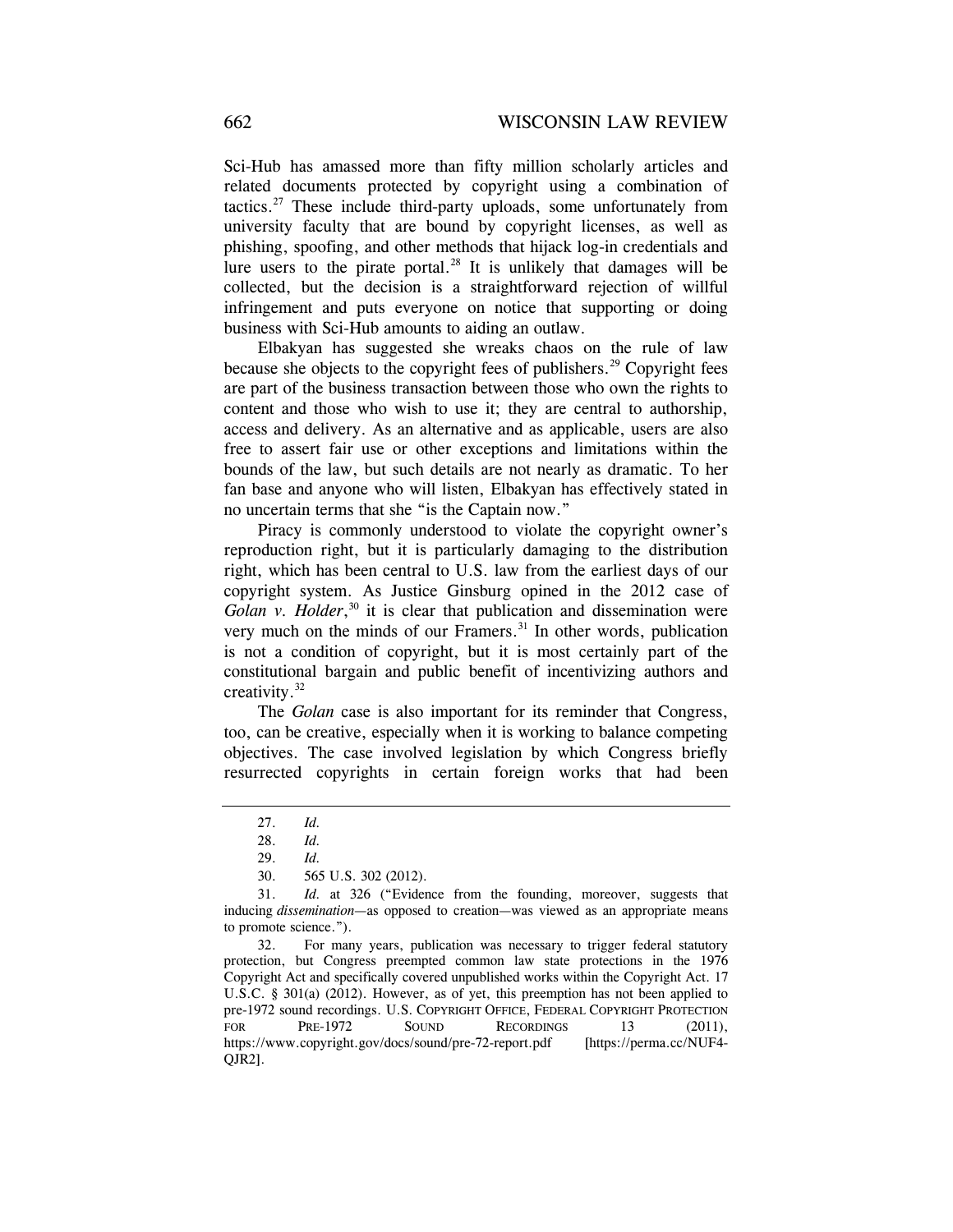prematurely injected into the public domain in the United States, primarily due to technicalities in the law that were eliminated when we joined the Berne Convention in 1989.<sup>33</sup> The United States was a latecomer to Berne, joining some 100 years after it came into force, and normalizing our law required a series of changes that began during Mr. Kastenmeier's day (such as making copyright registration more permissive than before).<sup>34</sup>

*Golan*'s petitioners unsuccessfully argued, generally, that restoring copyrights that are in the public domain is doctrinally anathema, and more specifically, unconstitutional, because extending the copyrights of works already in existence does not induce new creativity.<sup>35</sup>

The majority flatly rejected the argument, concluding instead that there is more than one way to diffuse knowledge under copyright law.<sup>36</sup> The Court opined that international agreements like that at stake in *Golan* are a logical and appropriate focus for Congress when considering the constitutional purpose of the law, not because they induce authorship but because they induce dissemination. As the Court explained, "[a] well-functioning international copyright system would likely encourage the dissemination of existing and future works."<sup>37</sup>

International agreements were in fact a great point of emphasis for the United States following our ascension to the Berne Convention in 1989, as evidenced by dozens of trade agreements and a pair of internet-specific World Intellectual Property Organization (WIPO) Treaties in 1996.<sup>38</sup> The 1996 treaties underscored the centrality and application of the distribution right on the Internet. In ratifying the treaties, the United States confirmed that the exclusive rights afforded by copyright apply in the online environment, and specifically, that authors may authorize "the making available to the public of works in such a way that members of the public may access these works from a place and at a time individually chosen by them."39

This so-called "making available right" was designed from the start to have staying power, applicable to downloads, streaming, and

 38. *See* World Intellectual Property Organization, WIPO Copyright Treaty, WIPO Publication No 226(E) (Dec. 20, 1996) [hereinafter WIPO Copyright Treaty], http://www.wipo.int/edocs/pubdocs/en/wipo\_pub\_226-accessible1.pdf [https://perma.cc/E54Q-3BQB]; World Intellectual Property Organization, WIPO Performances and Phonograms Treaty, WIPO Publication No 227(E) (Dec. 20, 1996), http://www.wipo.int/edocs/pubdocs/en/wipo\_pub\_227-accessible1.pdf [https://perma.cc/A898-ZX84].

39. WIPO Copyright Treaty, *supra* note 38, art. 8.

 <sup>33.</sup> *Golan*, 565 U.S. at 306–07.

 <sup>34.</sup> *Id.* 

 <sup>35.</sup> *Id.* at 324.

<sup>36.</sup> *Id.* at 325–26.

 <sup>37.</sup> *Id.* at 326.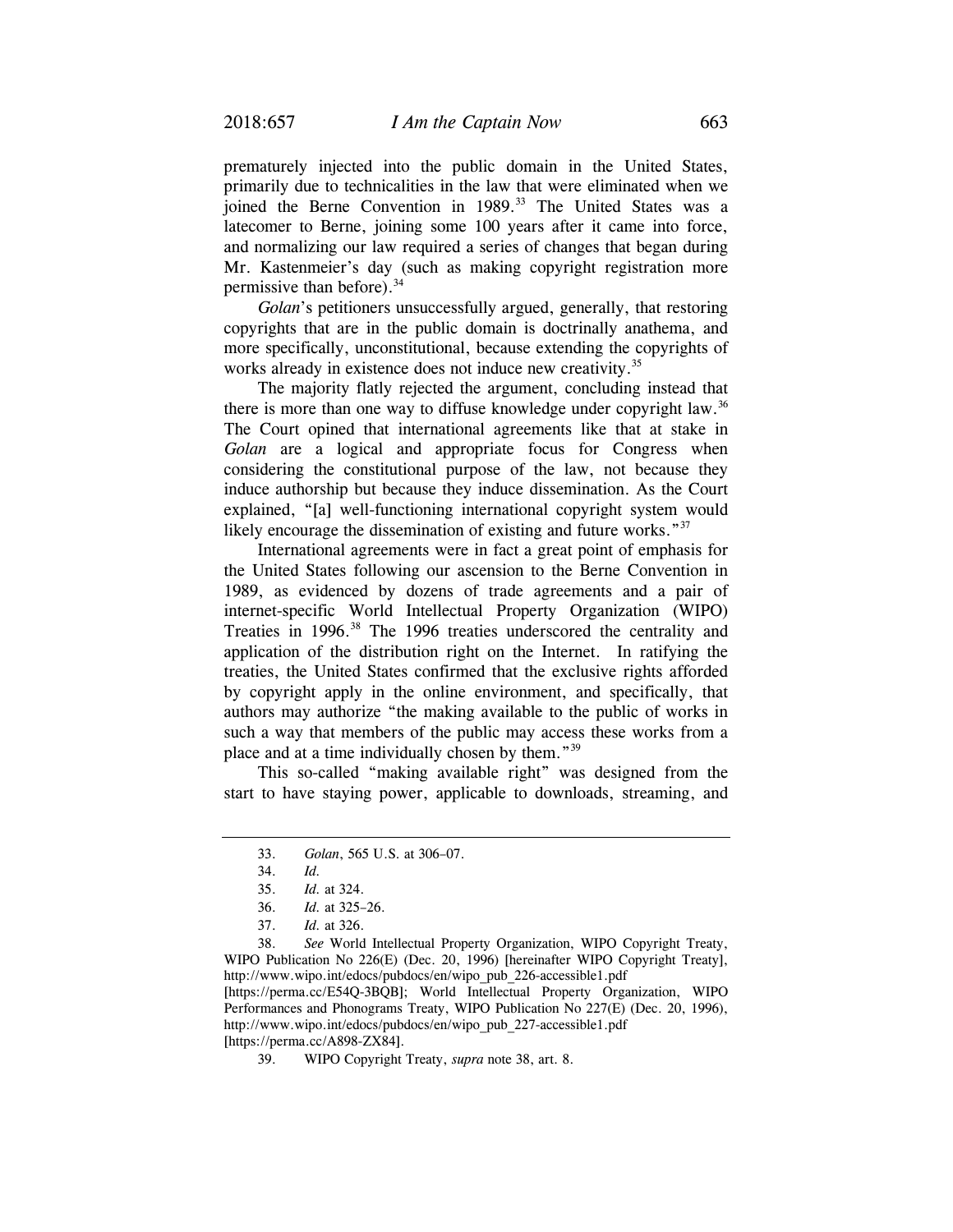online transmissions, existing or future.<sup>40</sup> Most importantly, it addresses access rather than receipt, meaning that a copyright owner can establish an infringement claim if individual members of the public may access it separately through individual transmissions.<sup>41</sup>

Most U.S. trading partners implemented the making available obligation through national legislation that established a broad right to communicate copyrighted works to the public.<sup>42</sup> The United States chose another route. We neither mention the words "making available" nor the words "communicate to the public." Rather, we concluded that the existing exclusive rights, enacted largely in 1976, collectively address the obligation.<sup>43</sup>

In 2016, some twenty years after treaty negotiations, my colleagues and I at the Copyright Office delivered to Congress the first government status report on the making available right, analyzing domestic and foreign judicial opinions, legislative history and treaty documentation, as well as public comments.<sup>44</sup> The Report confirmed that the enumerated exclusive rights in the Copyright Act together confer the making available right, and must be read to include not only the transfer of copies but also offers of public access, including through on demand services.45

The Report further notes that both downloads and the offer of downloads are governed by the distribution right, and that with respect to file sharing, streaming or display of an image, the enumerated rights of public performance, public display, and reproduction govern.<sup>46</sup> Around the same time, in 2014, the Supreme Court handed down an important decision in  $ABC$  v. Aereo,<sup>47</sup> in which it confirmed that the public performance right governs transmissions to the public even when

 <sup>40.</sup> U.S. COPYRIGHT OFFICE, THE MAKING AVAILABLE RIGHT IN THE UNITED STATES 1 (2016), https://www.copyright.gov/docs/making\_available/making-availableright.pdf [https://perma.cc/SAM3-7J4X].

<sup>41.</sup> World Intellectual Property Organization, Diplomatic Conference on Certain Copyright and Neighboring Rights Questions, Geneva, *Basic Proposal for the Substantive Provisions of the Treaty on Certain Questions Concerning the Protection of Literary and Artistic Works to Be Considered by the Diplomatic Conference*, ¶ 10.10, at 44, WIPO Doc. CRNR/DC/4 (Aug. 30, 1996) [hereinafter WIPO Basic Proposal], http://www.wipo.int/edocs/mdocs/diplconf/en/crnr\_dc/crnr\_dc\_4.pdf

<sup>[</sup>https://perma.cc/49Z9-DWPU] ("The relevant act is the making available of the work by providing access to it.").

 <sup>42.</sup> INTERNET POLICY TASKFORCE, U.S. DEP'T OF COMMERCE, COPYRIGHT POLICY, CREATIVITY, AND INNOVATION IN THE DIGITAL ECONOMY 15 (2013) [hereinafter Green Paper], http://www.uspto.gov/news/publications/copyrightgreenpaper.pdf [https://perma.cc/YJ5T-UWZB].

 <sup>43.</sup> U.S. COPYRIGHT OFFICE, *supra* note 40, at 2.

 <sup>44.</sup> *Id.* at 3–4.

 <sup>45.</sup> *Id.* at 4.

 <sup>46.</sup> *Id.* 

 <sup>47. 134</sup> S. Ct. 2498 (2014).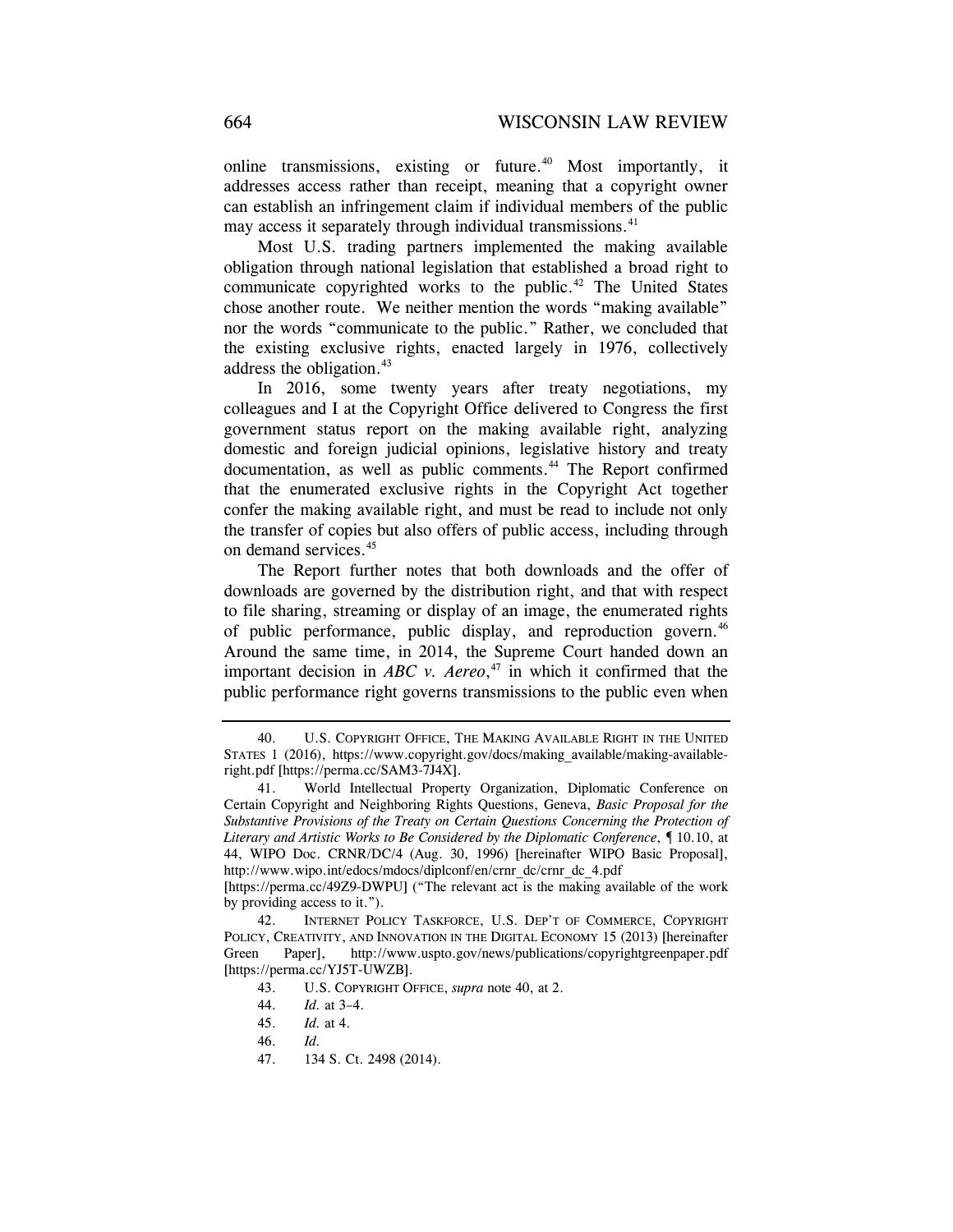the members of the public enjoy access through individualized streams.48 *Aereo* involved a service that streamed content to consumers on demand.49 Its contorted argument to the court was that this made the performance private rather than public and therefore outside of the copyright owner's control,<sup>50</sup> but the Court was having none of it.

This decision and the Copyright Office Report helped clarify for courts, lower courts in particular, that under U.S. law authors have a cause of action when their works are offered to the public without consent. As business models continue to evolve, the courts will be challenged to keep exclusive rights meaningful and fair use and other limitations reasonable with respect to the objectives of downstream entrants in the copyright marketplace. Such actors rely on creative content to execute their own innovations, but in a variety of instances, both commercial and noncommercial, seek to minimize and circumvent those who created and own the content that is so essential to their plans. Which brings us back to first sale and the contortions of the *ReDigi* case.

*Redigi v. Capitol Records*<sup>51</sup> is pending in the Second Circuit following oral arguments in August of  $2017$ .<sup>52</sup> ReDigi is a tech company that provides pristine copies of music files, think iTunes, to consumers at a discounted price, think market substitutes.<sup>53</sup> Capitol Records and its affiliates (Virgin Records and Capitol Christian Music) own the copyrights in the sound recordings.<sup>54</sup>

The district court found squarely for Capitol Records, rejecting all four factors of Redigi's fair use defense, and found the first sale doctrine inapplicable on its face.<sup>55</sup> This second part of the analysis is the most important, because the court explained that first sale applies only to the distribution activities of Redigi and offers no defense to its unauthorized copying that it must undertake in the first place.<sup>56</sup> In other words, the court said a person cannot claim to sell a tangible, lawfully owned product if he or she is actually making copies of a product and selling those copies to multiple consumers.

As the Second Circuit considers *ReDigi*, it might look to a case decided thirteen years prior by its own lower court. There, in *UMG* 

 <sup>48.</sup> *Id.* at 2511.

 <sup>49.</sup> *Id.* at 2503.

 <sup>50.</sup> *Id.*

 <sup>51. 934</sup> F. Supp. 2d 640 (S.D.N.Y. 2013).

 <sup>52.</sup> *See Argument Calendar*, U.S. CT. APPEALS FOR SECOND CIR., http://ww2.ca2.uscourts.gov/calendar/index.php?eID=1441 [https://perma.cc/9M65-PBZG].

 <sup>53.</sup> *See Capitol Records, LLC*, 934 F. Supp. 2d at 645.

 <sup>54.</sup> *Id.* at 646.

 <sup>55.</sup> *Id.* at 660–61.

 <sup>56.</sup> *Id.* at 655.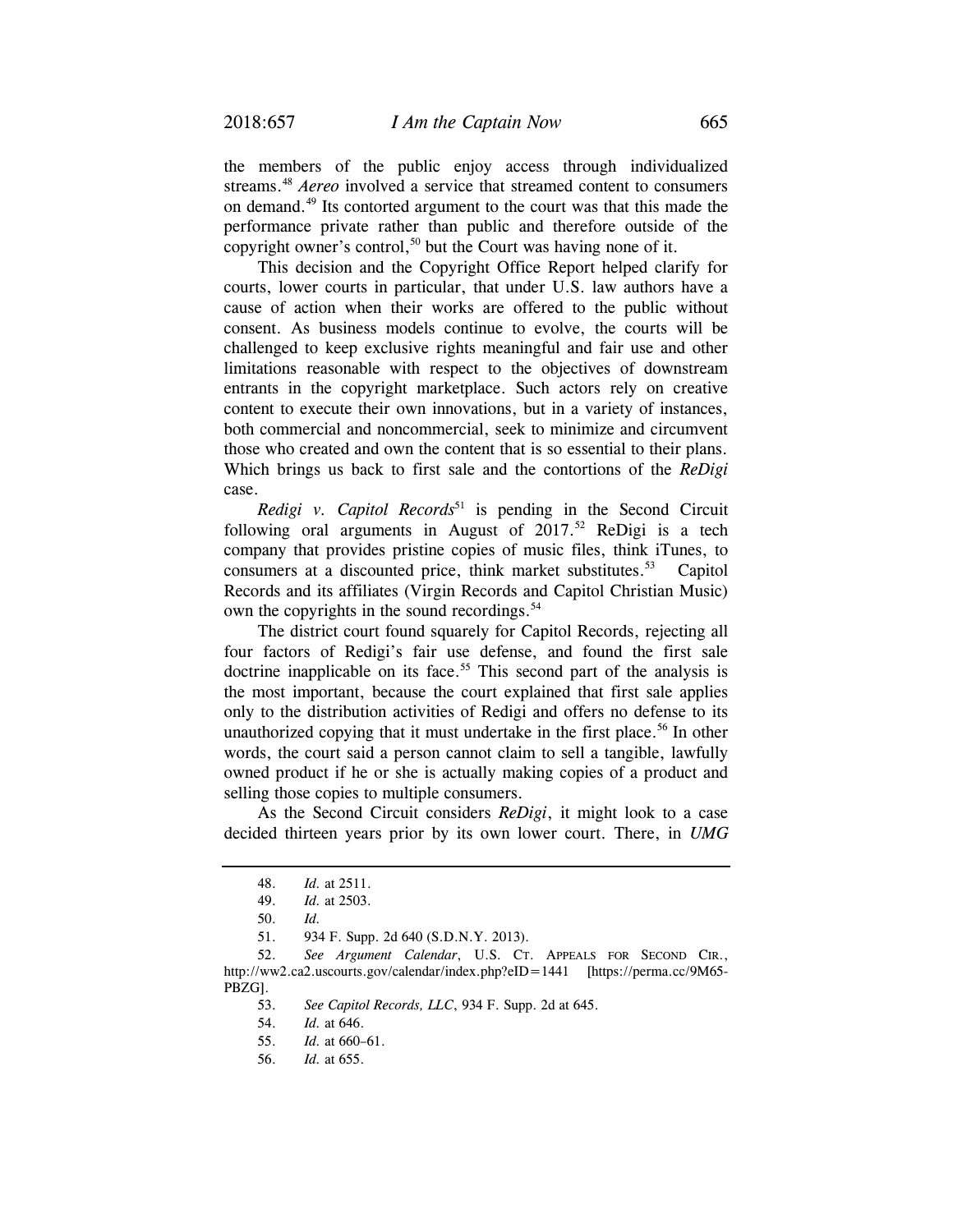*Recordings v. MP3.com*, 57 the court delivered its opinion with a warning. "Stripped to its essence," the court wrote, "defendant's 'consumer protection' argument amounts to nothing more than a bald claim that defendant should be able to misappropriate plaintiff's property simply because there is a consumer demand for it. This hardly appeals to the conscience of equity."58

Although the business at issue on appeal is ReDigi's music service, the case is concerning to publishers because ReDigi has long talked about selling used E-Books on the Internet at discounted rates, which would most certainly seem to involve copying.<sup>59</sup> Here, it is the assertions of the library community that are most concerning. In an amicus brief to the appeals court the three largest library associations, as well as the privately funded Internet Archive, argued that although ReDigi's activities place it outside of the protections of the statute, the court should treat the unauthorized reproductions and distributions as analogous to lawful activity and, where needed, apply fair use as a bridge to first sale principles. $60$  According to their brief, the libraries and archives are seeking a blessing from the court that they may make digital reproductions of copyrighted books and distribute them to the public through "digital lending services" without the permission of copyright owners.61 As noted by publishers, however, no court has ever permitted such a sweeping interception of copyright owner's rights.<sup>62</sup> Unlike the Google and Sony Betamax cases, which involved markets for search and consumer electronics, the contortions of the *ReDigi* case are a threat to the primary copyright markets of authors and publishers, and are likely to become more egregious, not less, over time.<sup>63</sup> Much

 <sup>57. 92</sup> F. Supp. 2d 349 (S.D.N.Y. 2000).

 <sup>58.</sup> *Id.* at 352.

 <sup>59.</sup> Judith Rosen, *ReDigi Plans to Sell Used E-Books*, PUBLISHERS WEEKLY (July 27, 2012), https://www.publishersweekly.com/pw/bytopic/digital/retailing/article/53334-redigi-plans-to-sell-used-e-books.html [https://perma.cc/PB6C-HY2C].

 <sup>60.</sup> *See generally* Brief of Amici Curiae American Library Association et al in Support of Reversal, *Capitol Records, LLC v. Redigi*, No. 16-2321-cv (2d Cir. Feb. 14, 2017),

http://www.librarycopyrightalliance.org/storage/documents/ReDigiFairUse\_2017feb14 rs.pdf [https://perma.cc/4Z36-9S2L].

 <sup>61.</sup> *Id.* at 21 ("A finding of fair use in this case would provide additional legal certainty along with cases like *HathiTrust* to spur investment and innovation in digital services by libraries. The resulting availability of comprehensive collections of digital books, and potentially other types of works such as music and films, will have lasting public benefit . . . .").

 <sup>62.</sup> *See* Brief of Amicus Curiae Association of American Publishers, Inc. in Support of Plaintiffs-Appellees at 4, *Capitol Records, LLC*, No. 16-2321-cv (2d Cir. May 12, 2017).

 <sup>63.</sup> *See supra* pp. 658–59.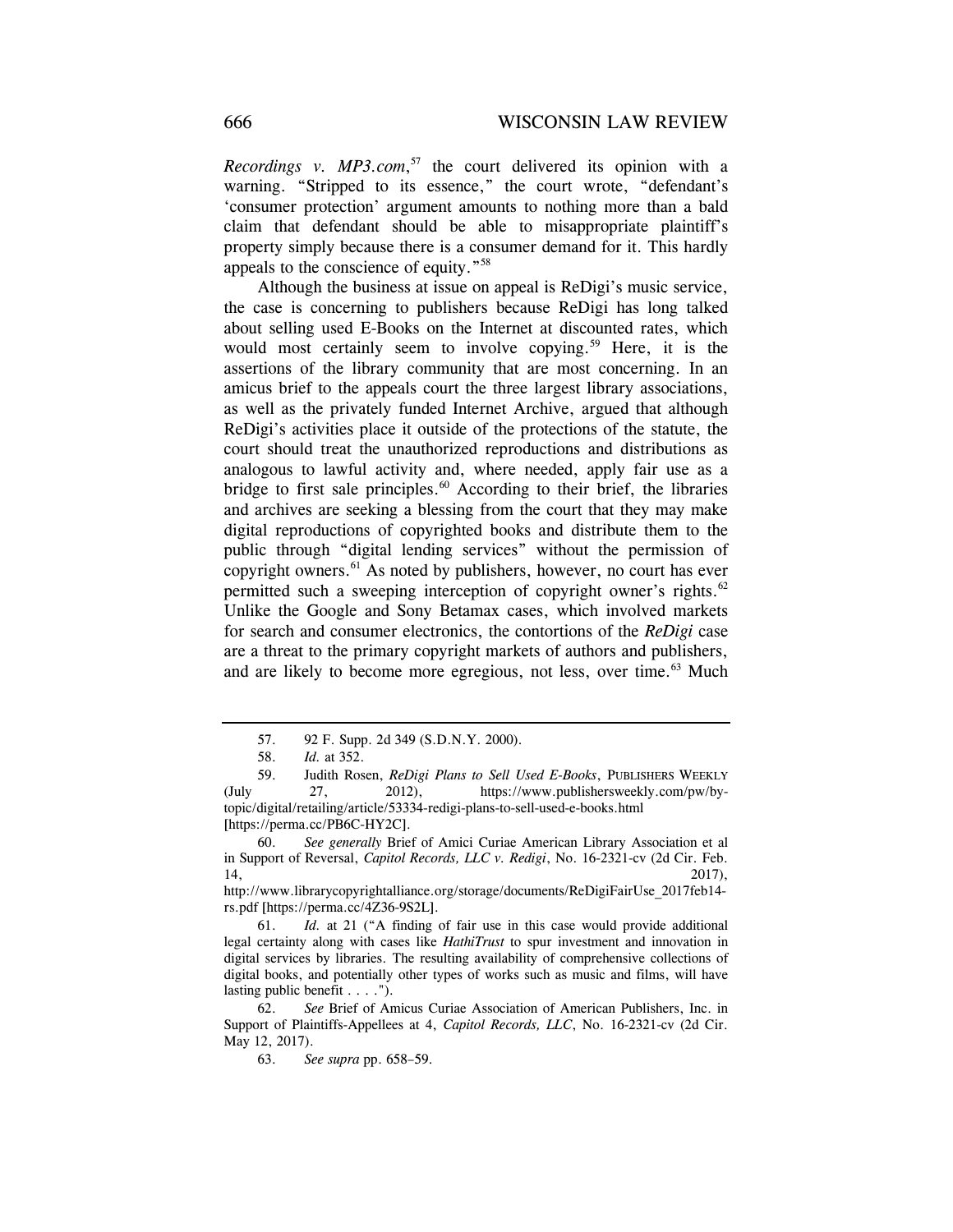as Tom Hanks discovered in the movie, the goal is not to share the ocean, it is to hijack the ship.

Although first sale contortions may be marketed as selfless or, worse, public interest objectives, they would, in fact, be deeply at odds with established law. In 2001, the Copyright Office and then-Register Peters issued a forward-facing report on the premise and likely impact of a digital first sale, following enactment of the Digital Millennium Copyright Act (which added certain digital specific provisions to the 1976 Copyright Act).<sup>64</sup> The Office concluded that copying for the sake of selling "used digital files," was outside the scope of the law as enacted and extremely risky to the rights of copyright owners.<sup>65</sup>

The Register testified that "the tangible nature of a copy is a defining element of the first sale doctrine and critical to its rationale. The digital transmission of a work does not implicate the alienability of a physical artifact."66 Fifteen years later, in 2016, an Internet Task Force at the Department of Commerce revisited the topic but again warned against extending first sale to digital transmissions, stating that the "risks to copyright owners' primary markets . . . do not appear to have diminished . . . [and] could curtail . . . new business models."<sup>67</sup> These are clear policy determinations.

Efforts to contort the first sale doctrine and make piracy a populist movement are not new, but they are serious in their modern forms and will require exacting analysis, not rhetoric, to protect the integrity and efficacy of the copyright law and its constitutional bargain. Here, it is helpful to turn to Mr. Kastenmeier's cogent understanding of what is at stake. In 1967, he observed:

A means must be found to assure the public ready access to published information and to provide compensation to the copyright owner. This is no less true for copying by librarians and other custodians of copyrighted works, particularly with respect to the mounting grist of scholarly, technical and scientific materials that are being produced today. In this necessary effort, publishers and authors must take the lead. Its

 <sup>64.</sup> *See generally* DMCA REPORT, *supra* note 6.

 <sup>65.</sup> *Id.* 

 <sup>66.</sup> *Digital Millennium Copyright Act (DMCA) Section 104 Report: Before the Subcomm. on Court, the Internet, and Intellectual Prop.*, 107th Cong. at III.B.1.a. (2001) (statement of Marybeth Peters, Register of Copyrights), https://www.copyright.gov/docs/regstat121201.html [https://perma.cc/R5RH-UUF4].

 <sup>67.</sup> INTERNET POLICY TASK FORCE, DEP'T OF COMMERCE, WHITE PAPER ON REMIXES, FIRST SALE, AND STATUTORY DAMAGES 58 (2016), https://www.uspto.gov/sites/default/files/documents/copyrightwhitepaper.pdf [https://perma.cc/3GCV-G9GM].